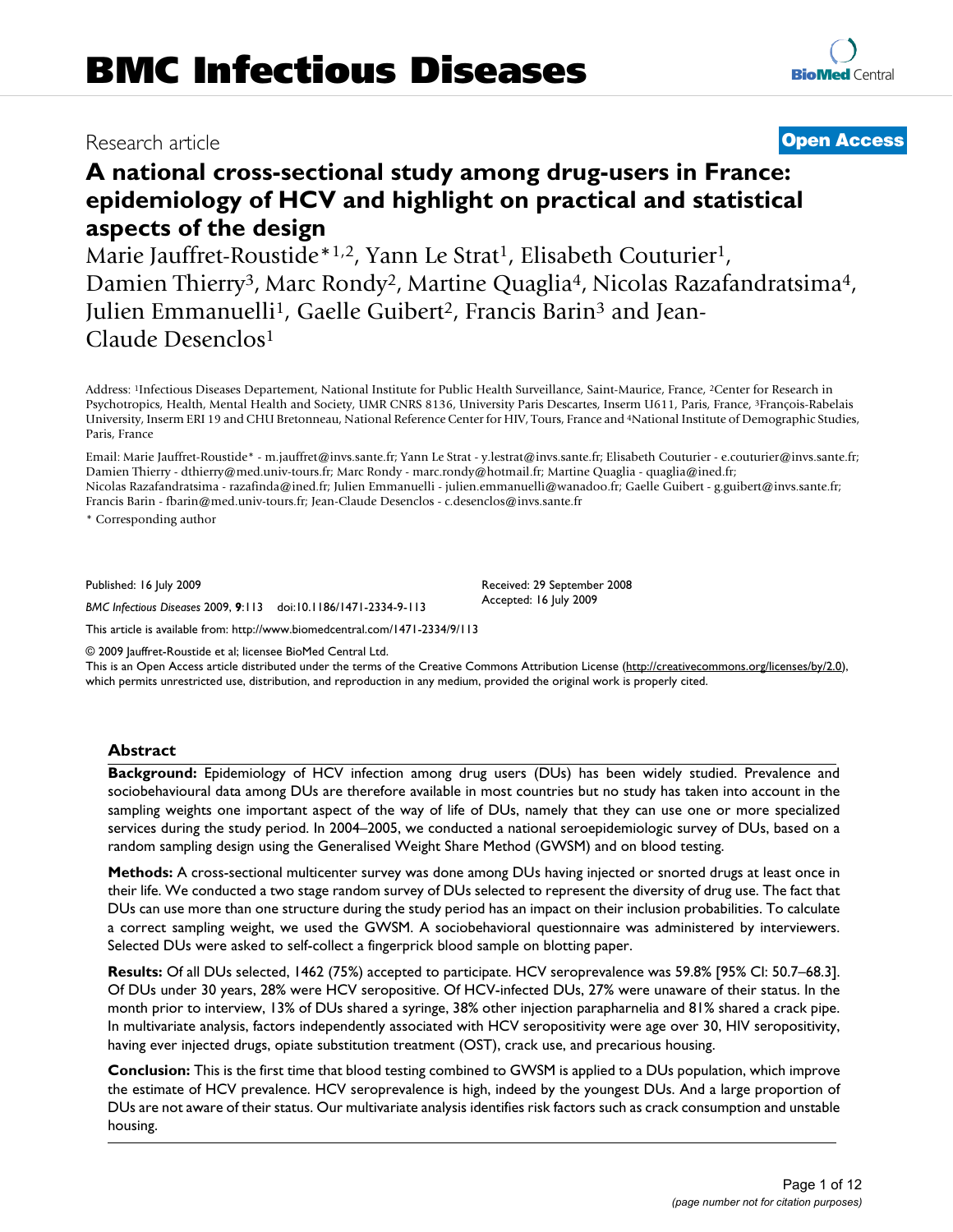#### **Background**

Drug users (DUs) are at high risk for HIV and HCV infections [1]. Among DUs, HCV, like HIV, is mainly transmitted through needle sharing. However, HCV (Hepatitis C Virus) is more easily transmitted than HIV because its prevalence is greater than for HIV (Human Immunodefiency Virus), it is more resistant to desiccation [2,3] and is also linked to the sharing of drug paraphernalia (water, filter, spoon) [4-8]. HCV infection can, therefore, occur after much less injection and sharing episodes [9-12]. To minimize the risk of HIV and HCV, harm reduction policies have been adopted in many industrialized countries [13-17]. Many studies have studied the epidemiology and risk factors for HCV infection among DUs [18-27] and shown that harm reduction policies have had a major impact on HIV among DUs but a much more limited impact on HCV infection [10,28-36]. HCV prevalence estimates remain high [37], over 50% in the majority of countries where data are available [38]. In all these studies, prevalence and sociobehavioural data among DUs are available and useful for public health issues. So far, no study has taken into account in the sampling weights one important aspect of the way of life of DUs, namely that they can use one or more specialized services during the study period. This has an impact on their inclusion probabilities, and accordingly on estimates.

In France, most data on HIV and HCV infection among DUs come from notifications or highly selected population samples [39-42] and no prevalence estimates of HIV and HCV infection based on laboratory confirmation were available among DUs. In 2004–2005, we therefore conducted a national survey among DUs who resided in metropolitan France (the ANRS-Coquelicot study) to assess the prevalence of HIV and HCV infections based on serum testing, the frequencies of at risk practices, and the risk factors for HCV prevalence. To improve the estimate of HIV and HCV prevalences, we used a sampling design including the Generalised Weight Share Method (GWSM) described by Ardilly and Lavallee [43,44], taking into account the use of specialized services by each DU during the study period.

#### **Methods**

In 2004–2005, we conducted a two stage random survey of DUs in five French large cities (Lille, Strasbourg, Paris, Bordeaux and Marseilles). Given the expected size of the sample, these five cities were chosen due to the important number of specialized structures for DUs, and the prevalence of drug use in each city. Prevalence rates of drug addiction were estimated from available data on opiate substitution treatments (OST) [31]. The five cities from five different regions were also selected to represent the diversity of drug addiction (products and modes of consumption) in France. The first stage of the design was constituted of high-and low-threshold care structures for DUs and of general practitioners (GPs) and the second stage by DUs. A DU to be included in the survey was a person >18 years who had injected or snorted drugs "at least once in its life" and accepted to participate in the survey after informed consent.

#### *Sampling*

The sampling of individuals is similar to the time-location sampling [45]. In each city we did an exhaustive inventory of all structures that provide services to DUs: accommodation services including residential centers, hotel rooms, "sleep-in"; drug treatment centers including methadone maintenance or psychotherapy; low threshold services including needle exchange programs and outreach work teams. We then constructed a sampling frame by half-day that structures were open. Pairs (structure/half-day) were selected using an unequal probability sampling. Inclusion probabilities were proportional to the structure's active DUs list to obtain a calendar of half-day visits of structures for DUs selection, inclusion and data collection. In each structure/half day visit, DUs present were selected using a simple random sampling, except for residential centers where all users were included. For GPs we first constituted a random sample of GPs stratified by the volume of substitution treatment prescribed (high versus moderate). Then, inclusion was proposed to all the DUs followed by the selected GPs.

#### *Subject inclusion and data collection*

During each structure/half day visit, a number of DUs corresponding to the calculated sample size were asked to participate and included if they consented to the interview and self fingerprick blood sampling on dried blood spots for HIV and HCV testing. The questionnaire was administered over 30 to 40 minutes by professional interviewers independent of the recruitment structures.

Interviewers had been trained for DUs interview in order to minimize the social desirability bias with respect to drug consumption and at risk practices. The questionnaire explored DU'socio-demographic situation, health status, access to HCV screening, knowledge of HCV transmission modes, drug use, and at risk practices. Socio-demographic variables were related to the situation at the time of the study, such as for the level of education, employment, houselhold and living conditions, marital status. Other items investigated different period of DUs' lives such as ever previous jail experience, living with their families or not during adolescence. Health related items included knowledge of current HIV and HCV serological status, medical treatments, circumstances of last HCV or HIV testing and access to HCV treatments. Perception of health status and main health problems were investigated for the 6 months prior to interview. Drug consumed, modes of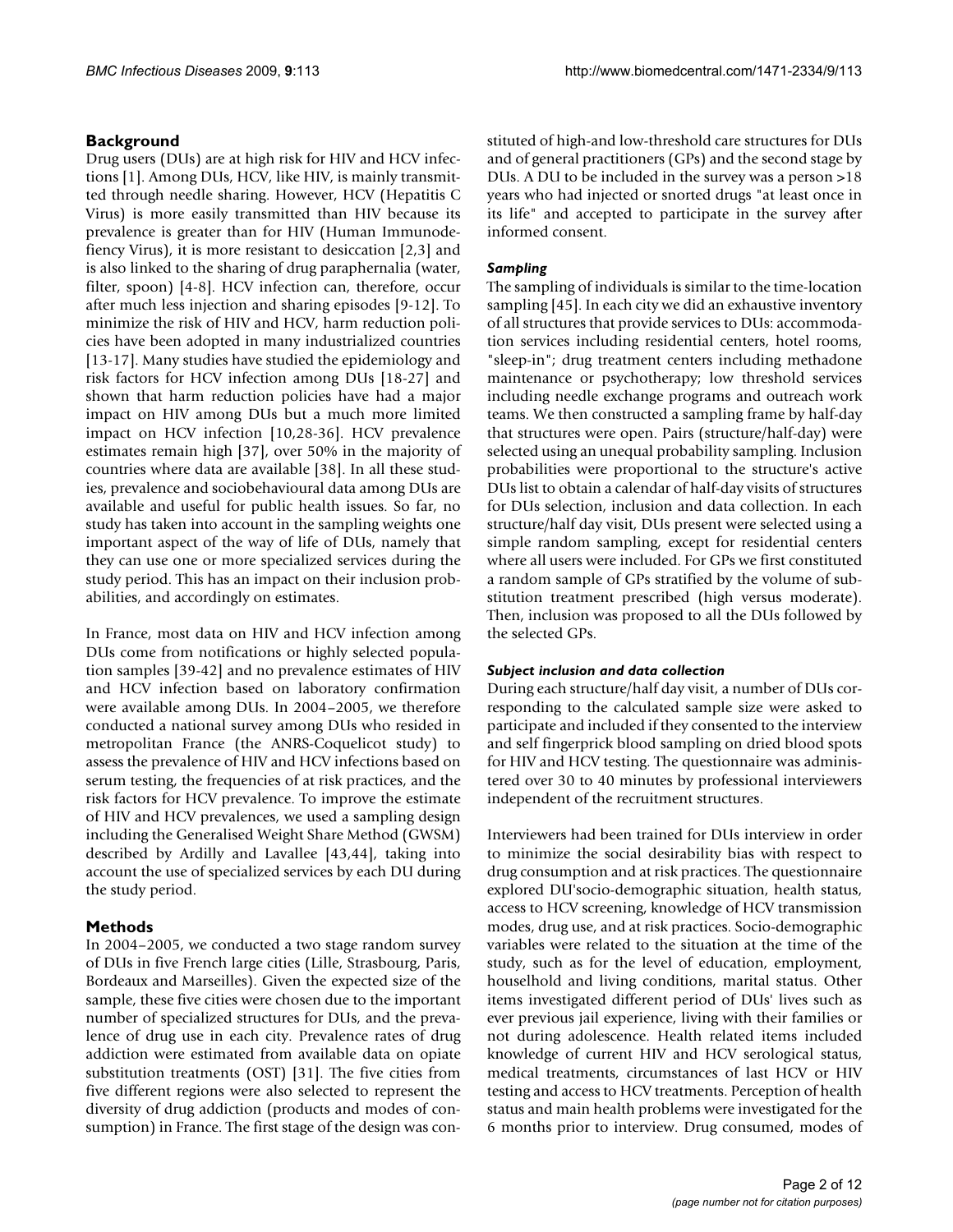consumption (injecting, sniffing, smoking) and at-risk practices (sharing syringes, other injection materials, sniffing material or glass pipes) were recorded for the last month using the Injecting Risk Questionnaire (IRQ) [46]. DUs were also questioned on their injection and sniffing history over their whole lives. We also collected information on knowledge of HIV, HCV and HBV transmission modes.

#### *Laboratory methods*

To obtain seroprevalence data, we analyzed blood samples on blotting papers. The dried blood spots (DBS) were cut out with a punch to obtain a circle of about 6 mm diameter, which was placed in 250 μl of 0.01 M phosphate sodium buffer containing 10% bovine serum albumin and 0.05% Tween 20 (PBS-BSA-TW) then incubated at room temperature for one hour in an ultrasonic cleaner. The eluted serum samples were directly used to fill the wells of ELISA microplates (200 μL per well). The above steps were performed strictly as recommended by the manufacturer. The third-generation ELISA kit from Ortho-Clinical Diagnostics (HCV 3.0, Raritan, NJ) was used to detect anti-HCV antibodies. The same procedure was used to detect HIV antibodies using the Ortho HIV1/2 Ab capture Elisa kit. Any anti-HIV positive sample was confirmed by serotyping and/or western blot [47].

We assessed the validity of the ELISA technique applied to DBS by comparing absorbance values for various serum samples positive for anti-HCV antibodies or anti-HIV antibodies, either tested directly as serum and as DBS eluates. The data showed an excellent concordance of results except for weakly positive sera from patients with resolved HCV for whom HCV-antibodies could be missed. Thus prevalence rates of HCV infection based on the DBS method must be considered as minimal estimates (see appendix - Additional file 1).

#### *Ethical considerations*

Blood samples were collected, after informed consent, by means of fingerprick self-sampling. The individuals were informed that they would not receive the results of the tests made from fingerprick blood sampled on DBS. However, they were informed on the benefits and places of HCV and HIV screening and treatment through leaflets and posters in the survey participating structures. In addition during interviews, interviewers stressed the benefit of screening and directed DUs to near by screening services. The study protocol was approved by an ethical review board (Autorisation Number CCPPRB 02-002) because of its public health added value and the indirect individual benefit for participating DUs.

#### *Data analysis*

For this kind of cross-sectional design, we classically assign a sampling weight to each individual to estimate the epidemiological indicators of interest (prevalence, odds ratio etc.) in the target population. The sampling weight is the inverse of the inclusion probability of a DU in the survey sample. The fact that DUs can use more than one structure during the study period has an impact on these inclusion probabilities. To calculate a correct sampling weight, we have to take into account the number of visits in participating structures during the course of the survey for each DU. We are in the general framework of an indirect sampling [44] in which there are two populations: the DU, noted U<sup>A</sup> and the structures, noted U<sup>B</sup>, that are related to one another. We want to produce an estimate for U<sup>B</sup> using the existing links between the two populations. To estimate an epidemiological indicator in a target population  $U^B$  using a sample selected from another population UA is a major challenge if the links between the units of the two populations are not one-to-one because it becomes difficult to calculate the inclusion probabilities and consequently the sampling weights. A solution proposed by Ardilly and Lavallee is the generalised weight share method (GWSM) [43,44].

This technique is meant to be a methodological framework to estimate weights, including several weighting techniques used for different designs (longitudinal studies, network sampling, time-location sampling, snowball sampling, etc...). Time-location sampling is more widely described and used in the literature, particularly for sampling hard-to-reach or hidden population [45]. However, we introduce the GWSM as we assert that it is more appropriate than the time-location sampling because (1) the GWSM is more rigorous from a sampling theoretical point of view, while the TLS focuses on the probability of individuals' behaviour (model-based approach) and (2) the GWSM can account for several cases where the relationship between the sampling frame(s) and the target population is more complex.

To our knowledge, this method has not been yet introduced in epidemiology as a rigorous statistical method allowing to (1) calculate sampling weights and (2) encompass several methods more widely used and described in the literature.

This method produces a new weight for each unit in the target population  $U^B$  which is an average of the sampling weights of the population U<sup>A</sup> from which the sample is selected. A fictitious sampling example is illustrated in Figure 1. The population U<sup>A</sup> contains 16 structures and the population U<sup>B</sup> contains 11 DUs. The shaded structures were sampled pointing to sampled DUs. The arrows indi-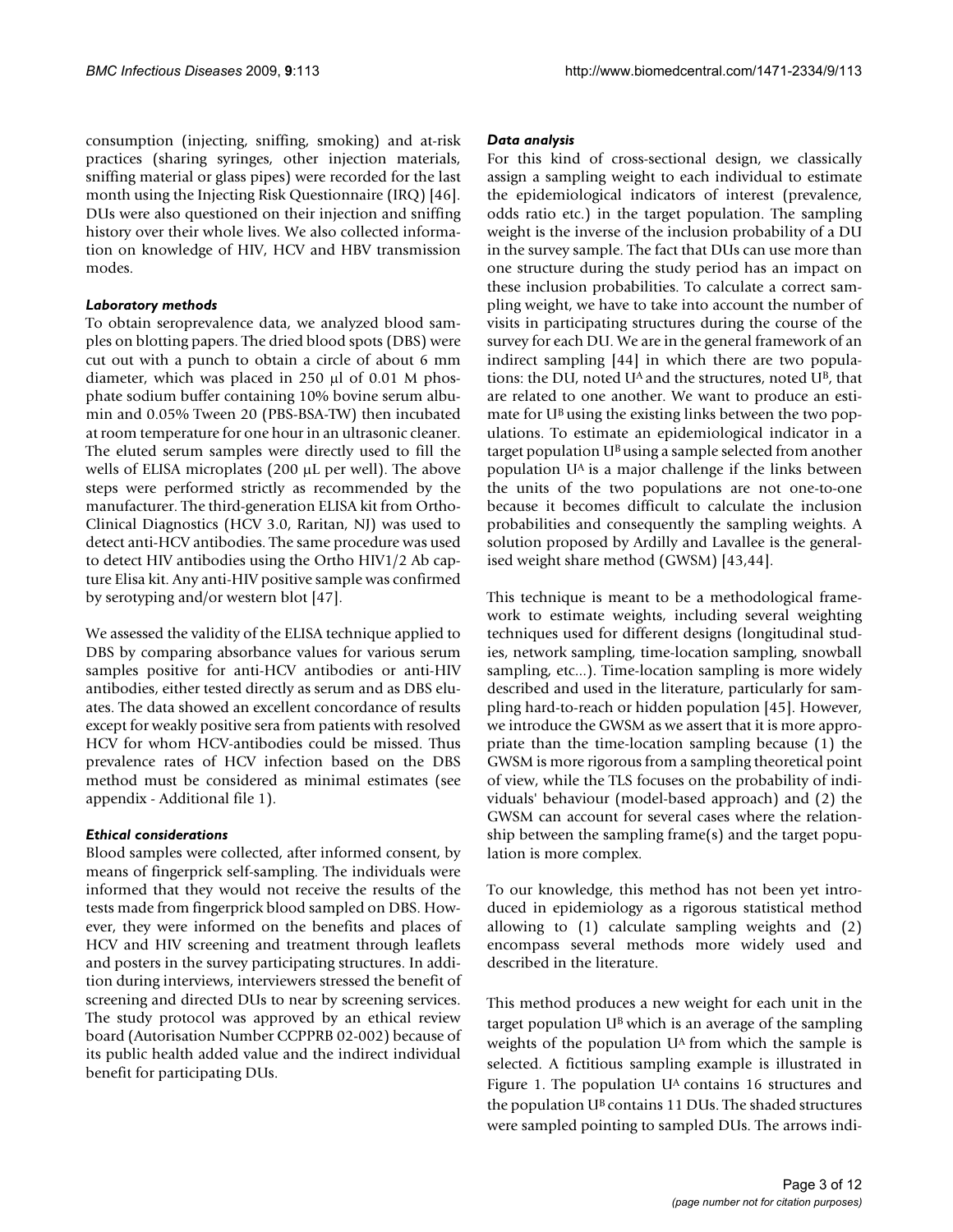#### SERVICES



#### Observed links (arrows) and declared links (dotted arrows) betw users, ANRS-Coquelicot study, France 2004–2005 **Figure 1** een the population of services and the population of drug

**Observed links (arrows) and declared links (dotted arrows) between the population of services and the population of drug users, ANRS-Coquelicot study, France 2004–2005**. The shaded boxes represent the sampled services and the sampled individuals.

cate the links between the services and the DUs. Individual 1 reported a unique visit during the survey period. Individual 4 reported three visits in a sampled drug treatment center and in two non sampled services (accommodation n°13 and outreach work team n°16) represented by the dotted arrows. Individual 8 represents a fictitious situation in our study as it was almost impossible that a DU was interviewed several times. In practice, three questions were asked to DUs on the number of visits and the identification of structures visited to identify the links between the two populations. The GWSM needs inclusion

probabilities  $\pi_j^A$  only for the selected units j in the sample sA. This is a major advantage in comparison with other methods based on exact calculation of selection probabilities of surveyed units. The classical sampling weights  $w_i =$  $1/\pi$  are first calculated for each individual i. Then the number of services visited by the individual i during the survey, noted  $r_i$  and the number of times when the individual i has visited the service k during the survey, noted  $r_{ik}$  were calculated. Finally a new weight is calculated by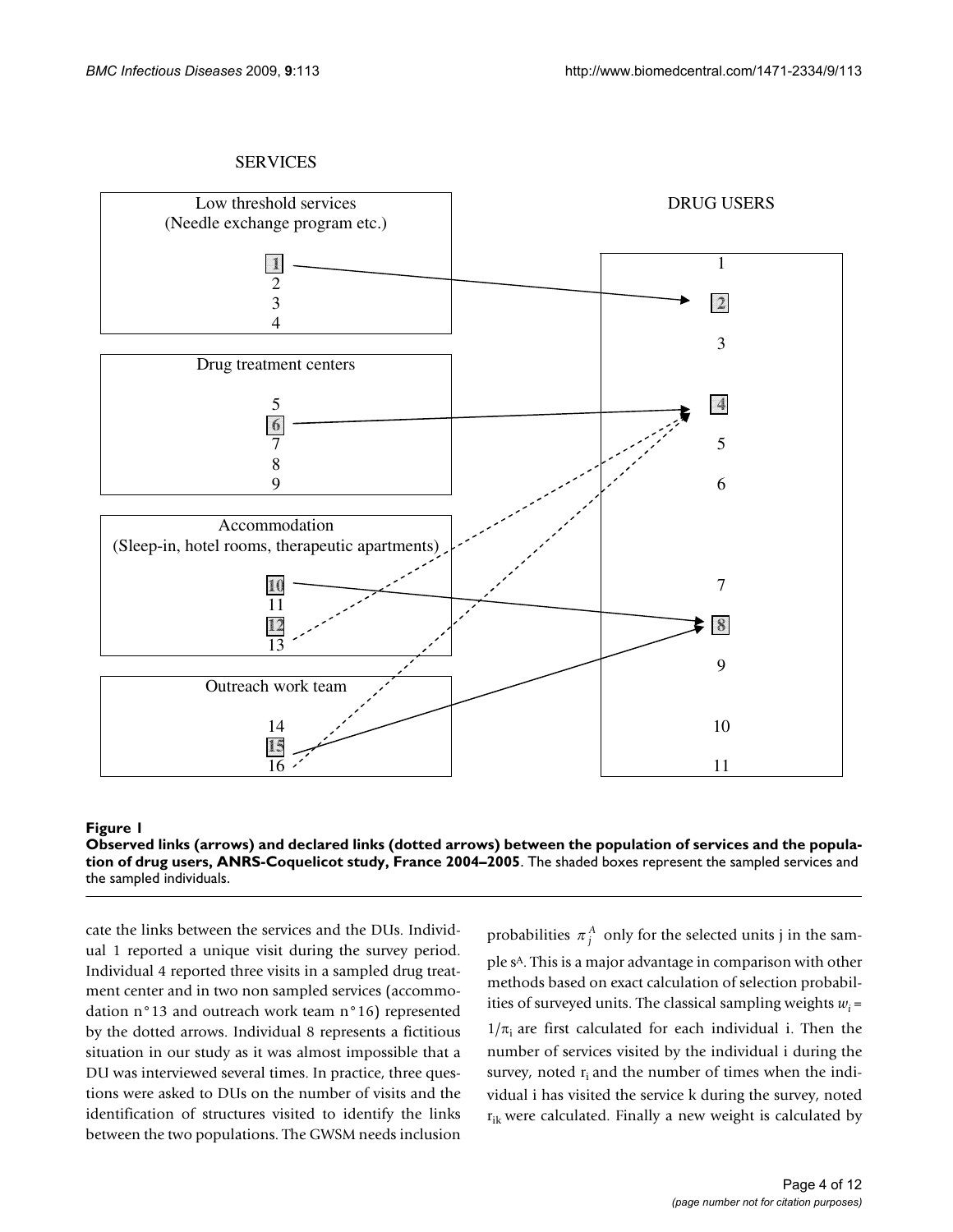$\tilde{w}_i = \frac{1}{r_i} \sum_{k \in s^A} w_i \cdot r_{ik}$ . For the illustrative example in figure  $\frac{1}{r_i}\sum_{k\in s'}$ 

1, the new weights are 
$$
\tilde{w}_2 = w_2
$$
,  $\tilde{w}_4 = \frac{1}{3}w_6$ ,

$$
\tilde{w}_8 = \frac{1}{2} (w_{10} + w_{15}).
$$

All results reported in this article are estimates that take into account the two stage survey design including the GWSM. Statistical analyses were done with Stata 9 software. Comparisons of proportion were made with the chisquare test, with a significance threshold of 0.05. Prevalence ratio (PR) and their 95% confidence intervals (CI) were calculated to analyse univariate association between HCV status and risk factors. A multivariate logistic regression model was then used to identify independent risk factors for HCV seropositivity using a manual stepwise strategy. We also tested interactions between explanatory variables and no interaction was significant. Prevalence odds ratios are presented in our multivariate analysis, as it is more difficult to estimate prevalence ratios in a multivariate analysis taking into account the sampling design.

#### **Results**

Among the 2389 DUs who were invited to participate in the survey, 483 refused, 444 did not correspond to the population of interest and 1462 accepted. The participation rate was 75%. There was no significant difference between those who participated and those who did not for age, gender and by type of services. Reasons of refusals included lack of time to respond (65%), psychological or physical status judged not compatible with the completion of a questionnaire (13%), lack of interest for the study (8.5%), refusal without reason (7.8%), 4.6% of refusals were not documented and only 3 refusals were linked to a care structures' staff.

Among DUs who participated, 79% accepted to provide a fingerprick blood sample. Reasons for not providing a blood sample were obtained on a sub sample of 53 refusals and included: lack of a confined space for collecting blood or no microlancet available (24.5%), thickness of finger skin (18.9%), refusal to self use the microlancet (20.8%), no time (13.2%), psychological or physical status judged not compatible with the test (11.3%) and religious reasons (3.8%). Only 3.8% persons refused by fears to be identified and 3.8% of refusals were linked to the non restitution of the test result. In multivariate analysis, the main factors associated to refusal of blood sampling were no prior HIV and HCV testing, knowing HCV transmission routes and having been recruited outside a general medical practice.

#### *Sociodemographic characteristics*

Three-quarters of DUs were males. Mean age was 35.6 years for males and 34.5 years for females. Two-thirds of participants were unemployed. Only 45% of respondents had a stable household. The remaining 55% did not have their own home or did not live with a partner or their parents. Among these, 19% lived in a squat or in the street. About two thirds (61%) reported having been incarcerated at least once.

#### *HIV and HCV seroprevalence*

The overall HIV and HCV seroprevalence were 10.8% [95% CI: 6.8–16.6] and 59.8% [95% CI: 50.7–68.3], respectively. Almost all HIV-seropositive DUs were also infected by HCV (HIV/HCV dual infection rate = 10.2% [95% CI: 6.3–15.9]). The HIV seroprevalence did not differ whether DU had ever injected drugs or not but increased gradually with age with only 0.3% of DU infected before the age of 30 years (figure 2) and differs among the five cities from 1% in Lille to 31,5% in Marseilles. There was no significant difference for HIV and HCV seroprevalence between males and females.

HCV seroprevalence did not differ significantly among the five cities included. Participants who had injected a drug at least once were more than 2.5 times more often seropositive for HCV (73.8%) than those who did not (27.9%). The proportion of HCV infection was 28% among those under 30 years of age and increased strongly after and was maximum over 40 years (71%, Figure 2). Analysis by fiveyear birth cohort (Table 1) indicates that HIV seroprevalence decreases in cohorts born after 1970 (less than 34 years old at the time of the survey), corresponding to DUs who could benefit from harm reduction services fully made available in France in 1994 (Syringe Exchange Programmes [SEP] and substitutive replacement therapy). For HCV, seroprevalence remained high in two 5-year birth cohorts born after 1970 and decreased for those born in 1980 and after (aged at least 24 years at the time of the survey).

#### *HCV screening, awareness of HCV status and HBV vaccination*

More than 95% of respondents said they had already been tested at least once for HIV and 91% for HCV. While the lifetime HCV screening rate was high, the last negative test had been done 18 months previously on average. Moreover, 27% of DUs stated they were HCV-seronegative but they were HCV-seropositive according to biological tests. By comparison, only 2% of DUs wrongly said they were seronegative for HIV.

Vaccination coverage against HBV was 43% among DUs.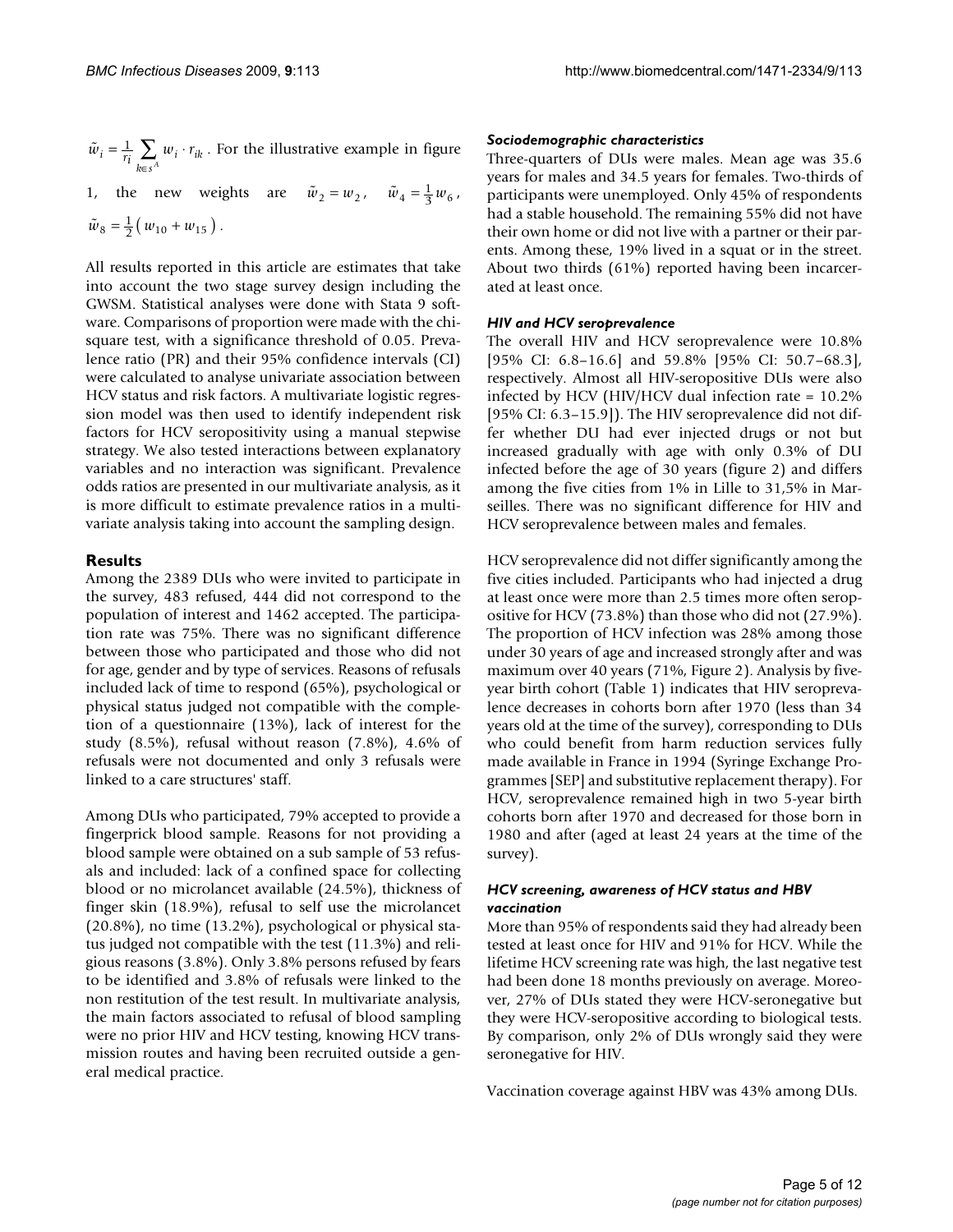

#### HIV and HCV seroprevalence by age among French DUs, consented to be tested) **Figure 2** ANRS-Coquelicot study, France 2004–2005 (N = 817, DUs who **HIV and HCV seroprevalence by age among French DUs, ANRS-Coquelicot study, France 2004–2005 (N = 817, DUs who consented to be tested)**.

#### *Products consumed and at risk practices*

In the month prior to interview, illicit psychoactive products consumed (whathever the mode of use) were crack/ free base (30%), cocaine (27%), heroin (20%), and ecstasy (12%). Benzodiazepines had been consumed by 40% of respondents, hypnotics by 20% and amphetamines by 7%. In the previous six months, most respondents (71%) had received OST (Subutex® in 57% of cases, methadone in 36%).

#### **Table 1: Seroprevalence for HIV and HCV among French DUs by 5-year birth cohort**

| Year of birth | % HIV+ [95% CI]       | % HCV+ [95%CI]    |
|---------------|-----------------------|-------------------|
| 1959          | $17.3$ $[8.6 - 31.9]$ | 65.9 [43.9-82.7]  |
| 1960-1964     | $16.4 [8.5 - 29.1]$   | 72.1 [56.1-83.9]  |
| 1965-1969     | 16.7 [10.4-25.8]      | 64.5 [53.9-73.7]  |
| 1970-1974     | $8.2$ [1.7-31.1]      | 66.2 [46.8-81.3]  |
| 1975-1979     | 0.0                   | 35.1 [20.3-53.5]  |
| 1980-1984     | $1.1$ $[0.2 - 5.9]$   | $11.1$ [4.4-25.1] |
| 1985-1989     | 0.0                   | 0.0               |
|               |                       |                   |

\* ANRS-Coquelicot study 2004–2005 (N = 817 DUs who consented to be tested)

Ninety eight per cent of DUs said they had ever snorted drugs and 70% to have ever injected drugs. Mean age at first injection was 20.4 years with first injection done by another DU for 83%. In the last month, 40% of DUs reported they had injected at least once and among them 13% had shared a syringe (corresponding to 4% of all DUs), 38% other injection materials (filter, spoon, water, 11% of DUs) and 74% had reused their own syringe (21% of DUs). Crack users reported sharing often crack pipes (81% during the last month).

#### *Factors associated with HCV seropositivity*

The complete list of significant variables in univariate analysis is presented in table 2. The following variables are only significant in the univariate analysis: HCV seropositivity was associated with having ever been jailed (prevalence ratio  $[PR] = 1.38$ , having a sexual partner drug user  $(PR = 1.30)$ , subjective poor health  $(PR = 1.40)$ , and fear of treatment for hepatitis C ( $PR = 1.33$ ). Methadone use  $(PR = 1.34)$ , morphine sulfates use  $(PR = 1.38)$  and having shared injection materials ( $PR = 1.54$ ) in the last month were also risk factors for HCV in univariate analysis, while heroin use in the last month ( $PR = 0.59$ ) and living in couple (PR = 0.73) were negatively associated with HCV. In multivariate analysis (table 3), factors that remained inde-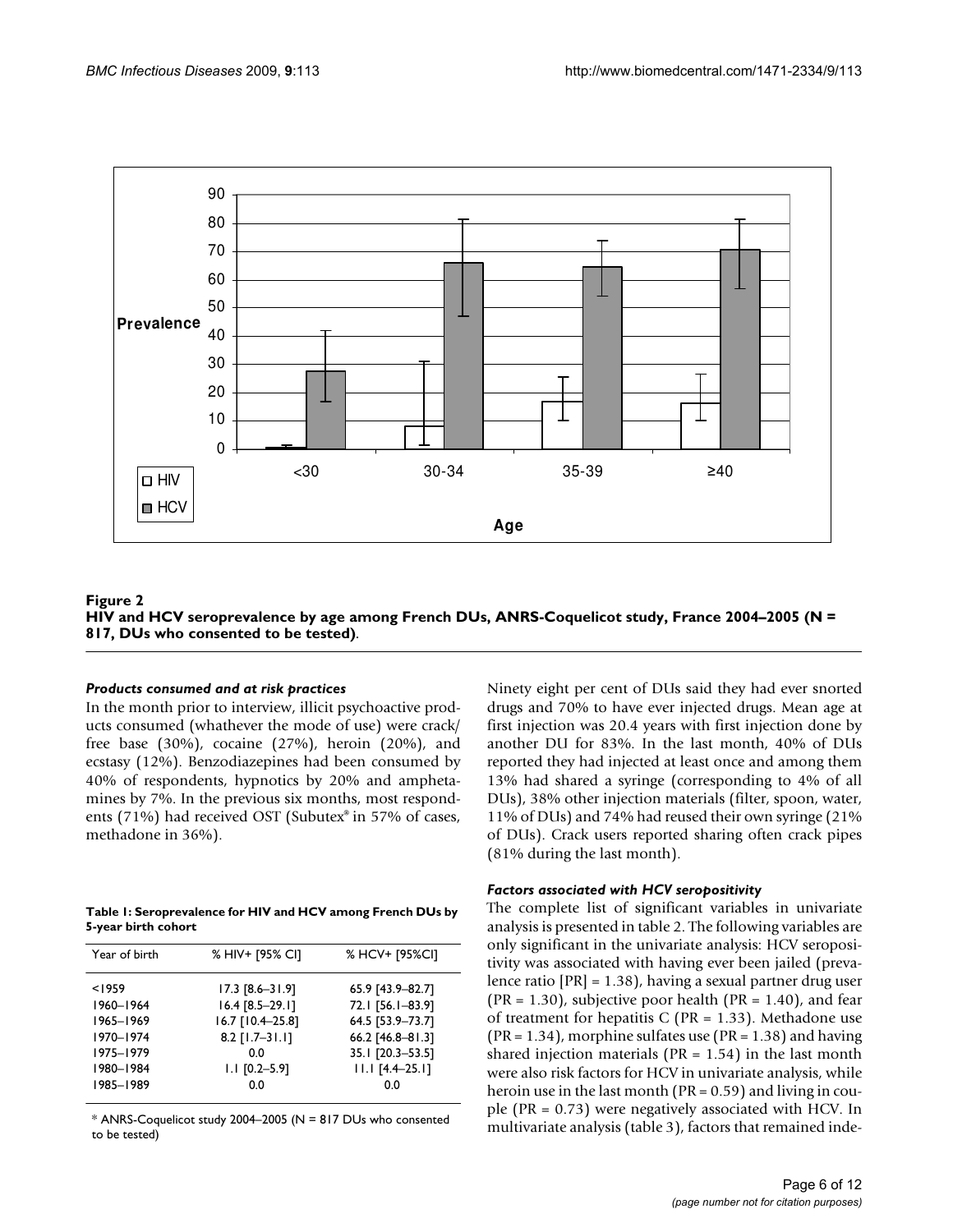|                                                   |                 | Prevalence of HCV Prevalence Ratio |      | 95% Confidence Interval | Missing data   |
|---------------------------------------------------|-----------------|------------------------------------|------|-------------------------|----------------|
| Age                                               | <30 years       |                                    |      |                         |                |
|                                                   | $\geq$ 30 years | 67.45                              | 2.43 | $2.04 - 3.60$           | 4              |
| Situation                                         | Single          | 64.96                              |      |                         |                |
|                                                   | In couple       | 47.38                              | 0.73 | $0.72 - 0.74$           | 3              |
| Type of household                                 | Stable          | 50.90                              |      |                         |                |
|                                                   | Precarious      | 67.42                              | 1.32 | $1.32 - 1.33$           | 16             |
| Ever been jailed                                  | No              | 48.00                              |      |                         |                |
|                                                   | Yes             | 66.11                              | 1.38 | $1.37 - 1.39$           | 0              |
| Percieved health (last 6 months)                  | Good            | 52.02                              |      |                         |                |
|                                                   | Bad             | 72.98                              | 1.40 | $1.39 - 1.41$           | 0              |
| HIV serology                                      | Negative        | 55.69                              |      |                         |                |
|                                                   | Positive        | 94.12                              | 1.69 | $1.68 - 1.70$           | 0              |
| Fear of HCV Treatment                             | No              | 50.26                              |      |                         |                |
|                                                   | Yes             | 66.86                              | 1.33 | $1.32 - 1.34$           | 2              |
| Injected at least once                            | No              | 27.90                              |      |                         |                |
|                                                   | Yes             | 73.82                              | 2.65 | $2.58 - 2.71$           | 0              |
| Shared injection materials in the last month      | No              | 55.96                              |      |                         |                |
|                                                   | Yes             | 86.17                              | 1.54 | $1.53 - 1.55$           | $\overline{2}$ |
| Sexual partner drug user injector (last 6 months) | No              | 56.38                              |      |                         |                |
|                                                   | Yes             | 73.30                              | 1.30 | $1.29 - 1.31$           | 0              |
| Heroine (last month)                              | No              | 64.76                              |      |                         |                |
|                                                   | Yes             | 38.11                              | 0.59 | $0.57 - 0.60$           | 0              |
| Methadone (last month)                            | No              | 54.17                              |      |                         |                |
|                                                   | Yes             | 72.82                              | 1.34 | $1.34 - 1.35$           | 0              |
| Moscontin (last month)                            | No              | 57.21                              |      |                         |                |
|                                                   | Yes             | 78.69                              | 1.38 | $1.36 - 1.39$           | 0              |
| Crack (last month)                                | No              | 53.75                              |      |                         |                |
|                                                   | Yes             | 71.51                              | 1.33 | $1.32 - 1.34$           | 0              |
| Substitution therapy (last 6 months)              | No              | 31.77                              |      |                         |                |
|                                                   | Yes             | 67.75                              | 2.13 | $2.07 - 2.20$           | 0              |

#### **Table 2: HCV prevalence by risk factors among French DUs\***

\* ANRS-Coquelicot study, France, 2004–2005 (N = 817 DUs who consented to be tested)

#### **Table 3: Independent risk factors for HCV seropositivity\***

| Variable                   |               | Adjusted OR** | 95% Confidence Interval |
|----------------------------|---------------|---------------|-------------------------|
| Age                        |               |               |                         |
|                            | $30$ ans      | 1.00          |                         |
|                            | $\geq$ 30 ans | 3.44          | $1.46 - 8.12$           |
| Type of housing            |               |               |                         |
|                            | Stable        | 1.00          |                         |
|                            | Precarious    | 1.80          | $0.99 - 3.27$           |
| HIV serology               |               |               |                         |
|                            | Negative      | 1.00          |                         |
|                            | Positive      | 29.17         | 9.79-86.87              |
| Injected at least once     |               |               |                         |
|                            | No            | 1.00          |                         |
|                            | Yes           | 9.25          | $4.02 - 21.27$          |
| Crack smoking (last month) |               |               |                         |
|                            | No            | 1.00          |                         |
|                            | Yes           | 2.65          | $1.19 - 5.91$           |
| Substitution therapy       |               |               |                         |
|                            | No            | 1.00          |                         |
|                            | Yes           | 3.24          | $1.01 - 10.37$          |

\* Multiple logistic regression analysis among French DUs. ANRS-Coquelicot study, France, 2004–2005 (N = 794)

\*\*The reported prevalence odds ratios were adjusted for all the characteristics included in the table.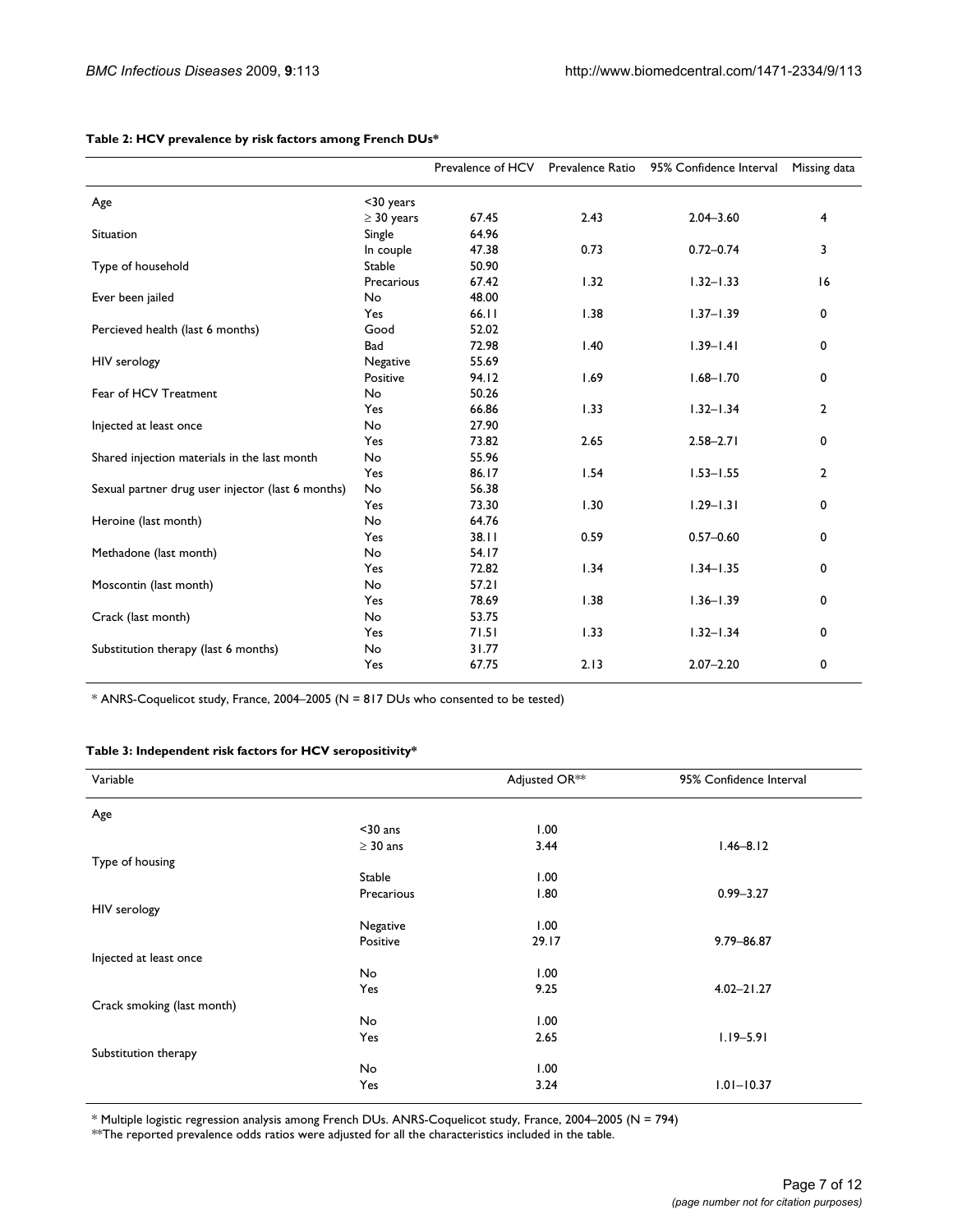pendently associated with HCV seropositivity were age over 30 (prevalence odds ratio [OR] = 3.4), HIV seropositivity (OR = 29.2), having ever injected drugs (OR =  $9.2$ ), OST in the last 6 months (OR =  $3.2$ ), crack smoking in the last month (OR = 2.7), and precarious housing (OR = 1.8).

The multivariable analysis stratified by gender indicated some differences by gender. HCV seropositivity was associated with being HIV-positive ( $OR = 22.3$ ), having ever injected drugs (OR =  $10.4$ ), being unemployed (OR = 3.5), history of abscesses in the last 6 months (OR = 4.8), having snorted drug in the last month (OR = 7.2), ever use of hypnotic drugs ( $OR = 0.1$ ) or use of cannabis in the last month  $(OR = 0.3)$  among females. For males significant factors were having ever injected drugs ( $OR = 15,7$ ), age over 30 years (OR = 9.6), no regular income (OR = 3), knowledge of HIV transmission modes (OR = 6.7), report of oedema of hands and feet in the last 6 months (OR = 3.4), use of methadone in the last month (OR = 2.3) and having smoked drugs in the last month (OR = 2.5), going to drug treatment centre the day before the study  $(OR =$ 0.4), prior HIV test ( $OR = 0.4$ ) and consumption of heroin in the last month ( $OR = 0.4$ ).

### **Discussion**

To our knowledge this is the first national survey among DUs, enabling estimates of HIV and HCV prevalence rates and their confidence intervals, based on a random sampling design using the Generalised Weight Share Method (GWSM) and blood testing. It is also the first attempt to apply the GWSM to a public health study. This method was previously used in a demographic survey of French homeless people [43] whose relationships with support facilities are almost similar to those of DUs. Our random sampling design allowed us to make inference to the French DUs reached by specialized services and GPs, and to obtain correct confidence intervals.

The use of GWSM with blood testing is a way to obtain more valid estimates of HCV prevalence. We showed that 27% of DUs were not aware of their HCV-seropositive status, probably because they had become infected since their last test. Therefore, HCV prevalence estimates based on declarative data do not reflect the real prevalence among DUs.

Because our study targeted DUs managed in specialized centers and by GPs, it does not provide information on "hidden" populations of DUs that do not use such services [48,49]. Furthermore, without available precise census data on the French DUs population, no post stratification could be done. In our study, the youngest, the most socially inserted and the females DUs are less likely to use DUs specialized structures which may have biased our estimates. However, better socially inserted DUs were partly included in the study through recruitment by GPs. A declaration bias by structures of the size of the population of DUs they care for is possible to increase public funding and could impact the sampling design. However, nothing allows us to assert that certain structures had overestimated DUs' visits more than others. We made an important effort to limit such biases by securing a high confidentiality of data collection and recording. A desirability bias is also possible as in all studies of stigmatized behaviours. To limit its impact we used professional interviewers who were totally independent of the investigated structures. Interviewers were trained and followed up during field data collection through meetings to maintain homogeneity, create a reliable climate towards DUs and to limit the social desirability bias. Although cities were not chosen at random, structures were included in 5 cities all over France to reflect the diversity of drug use in France and visit days in the structures and DUs were randomly selected. There were no differences by sex, age and service between participants and those who refused participation, however, no other data was available for comparison and guarantee comparability of those who refused and participated.

Despite these limitations, we believe that using this innovative statistical approach has improved the efficiency of our study and gave more valid estimates of the HIV and HCV public health burden among DUs and associated risk factors.

In the ANRS-Coquelicot study, the HCV seroprevalence (59.8%) is more than five times greater than for HIV (10.8%) and almost all those infected by HIV were also infected with HCV which stresses the huge public health burden of both infections in this population. HCV seroprevalence did not differ significantly among the five cities included, although HIV prevalence differed significantly between Lille (1%) and Marseilles (31.5%). This finding is probably related to differences in at-risk behaviour by city: in Marseille DUs are known to inject more (83% had ever injected) than DUs from other cities (65%). In the years 1970s to 1990s, DUs from south of France (including Marseille) injected heroin much more than in the North of France (including Lille) where heroin was more often smoked which is at much lower risk of HIV transmission.

Our analysis by year of birth indicates that the French harm reduction policy, fully implemented since 1994 (SEP and OST), had probably a strong impact on HIV transmission but much less and delayed for HCV transmission. We recognize that one must be careful when establishing a link between harm reduction programmes and their differentiated impact on HIV and HCV using a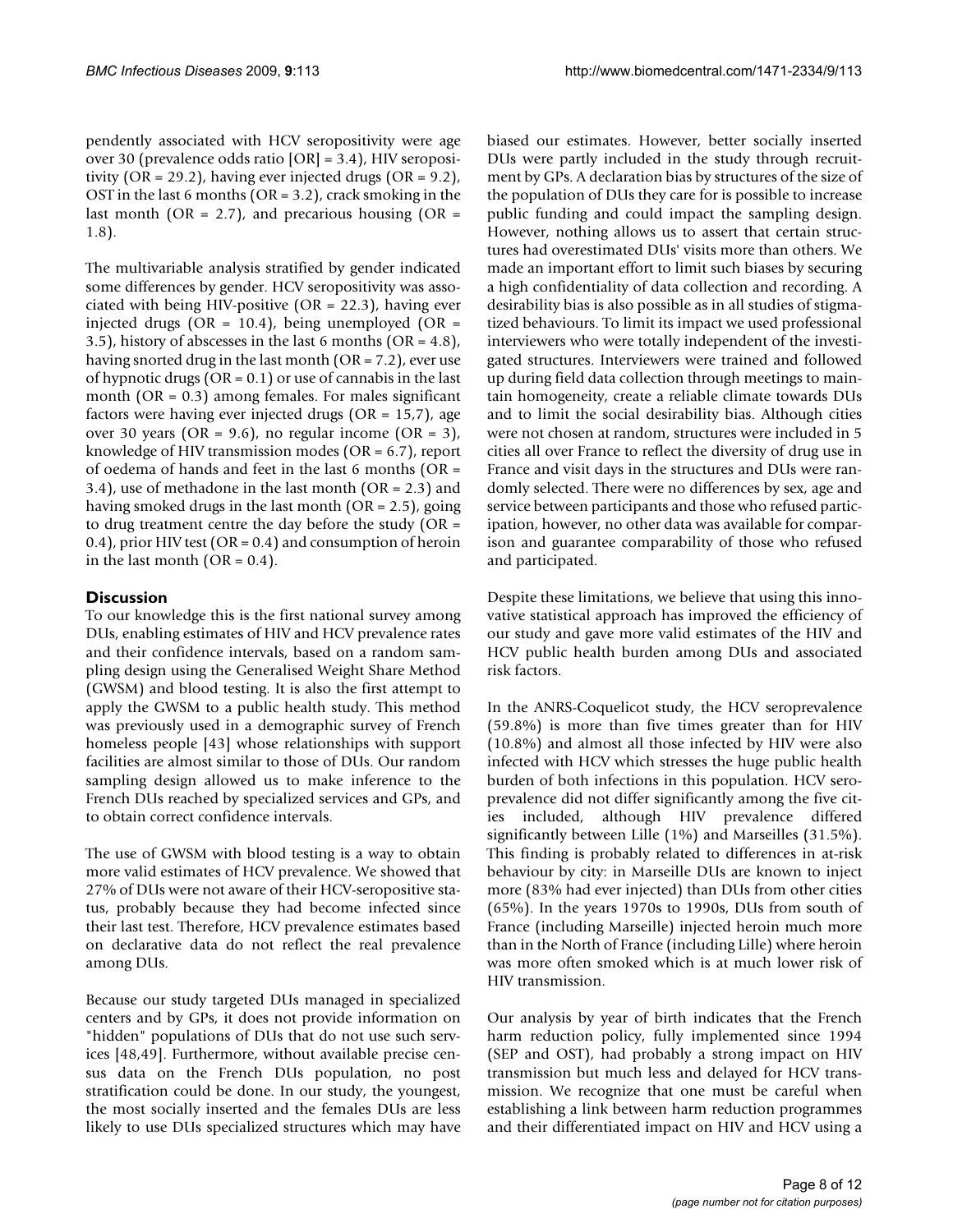cross-sectional study. However, in France and in other western countries, the decrease of HIV prevalence among DUs, although partially explained by mortality, and the small proportion of DUs among HIV patients who recently discovered their HIV status observed since the implementation of harm reduction policies strongly suggest a link with harm reduction programmes [10,28-36].

The high HCV seroprevalence among DUs with about 30% of those under 30 years of age affected is a finding of high public health concern. It results from a combination of several factors, including the high prevalence of HCV infection (59.8%) in the global population, the higher transmissibility of HCV compared to HIV, and difficulties for DUs to reduce further behaviors at risk of HCV infection [50]. In addition to syringe and needles sharing, HCV is also transmitted by sharing drug paraphernalia (water, spoon, filter...) [4,7,8]. In our study the level of drug paraphernalia sharing (38%) remains substantial, and syringe reuse (74%) is very high. Reuse of a personal syringe can also be risky for HCV transmission if the drug solution is drawn from a shared container and can be considered as an "indirect sharing". The high HCV seroprevalence before 30 years old indicates that DUs are rapidly infected after drug initiation. New and young DUs are often initiated by older peers (83% in our study) who, because they are older, are more likely to be infected with HCV [51,52]. Furthermore, a third of DUs (27%) are not aware of their HCV seropositive status. HCV infection often occurs early after adoption of the intravenous route [9,12,53-55]. Therefore, the opportunity of HCV transmission will remain substantial without implementing new prevention strategies that target all these critical points.

Our multivariate analysis confirmed known risk factors for HCV infection, such as age, injection at least once and HIV seropositivity [23,56,57]. We also identified crack consumption and unstable housing conditions as risk factors. Social vulnerability and precarious housing conditions expose DUs to a greater risk of HCV transmission because they are dependent on others for injection, less able to anticipate the time of injection and prepare safely the necessary equipment. They may also have to inject in public places or in the homes of other DUs which favor unsafe practices and the sharing of injection equipment. However, precarious housing conditions may also be a consequence of HCV infection [58-60].

The link between HCV infection and crack smoking (in the last month) can be interpreted in two ways. In France, most crack users had injected heroine in the 1980s when no harm reduction policy was in place. Alternatively, sharing of crack pipes has been shown to be a possible way to transmit HCV [4,61,62]. Glass crack pipes become very

warm and break which result in cuts and lip lesions that can serve as routes for HCV transmission [63-65]. Therefore, this association is interesting but complex to interpret. Indeed, it is difficult to say whether the association is due to crack users injection patterns in the past, whether it is due to transmission by crack pipes, or whether former injection drug users, many of whom could be infected by HCV, have switched to non-injection use of crack to try and lower their risk of infection with other pathogens.

Although the prevalence of HCV infection was similar by gender (56% among females vs 61% in males) it does not imply similar risk factors as shown in our analysis stratified by gender. While our results by gender must be interpretated cautiously because of model unstability (wide confidence intervals of OR), in a sociological analysis done within our study, women have been shown to be highly engaged in at-risk behaviours while consuming drugs or having sex [49]. Other studies have also reported differences in risk factors by gender among DUs, with females being more vulnerable than males [3,66-69].

In our study, questions on drug consumption and at-risk practices explored the month prior to interview. Therefore, the impact of long-term consumption and behaviours could not be assessed. It would have been useful to collect drug consumption over entire life to assess drug consumption trajectory of DUs. We chose not to include these variables in our questionnaire because the interview could not last more than 30 minutes in field conditions.

### **Conclusion**

The incidence of HCV infection in the most recent cohort study of DUs varied from 2% in the Netherlands in 2005 [70] to 10% in France in 2000 [71], 18% in the United States in 2000–2001 [72] and 42% in London in 2001 [33]. If most of the studies show that harm reduction policies have not yet had a perceptible impact on HCV transmission among DUs [73], a recent study in the Netherlands indicates that HCV transmission among DUs can be reduced by intense and large scale harm reduction policies combining access to SEP and opiate substitutive treatments [70,74] and that it takes longer to observe a measurable impact on HCV than on HIV. In France, it is too early to document a similar impact since the harm reduction policy was implemented later than in the Netherlands.

Our study shows that HCV seroprevalence is very high (59.8%) among DUs in France. The high frequency of third-party initiation in drug injection, the persistence of at risk behaviours, the lack of awareness of HCV serostatus, and the extreme social vulnerability facilitate HCV transmission, particularly for the youngest and most recent DUs. It is therefore necessary to focus prevention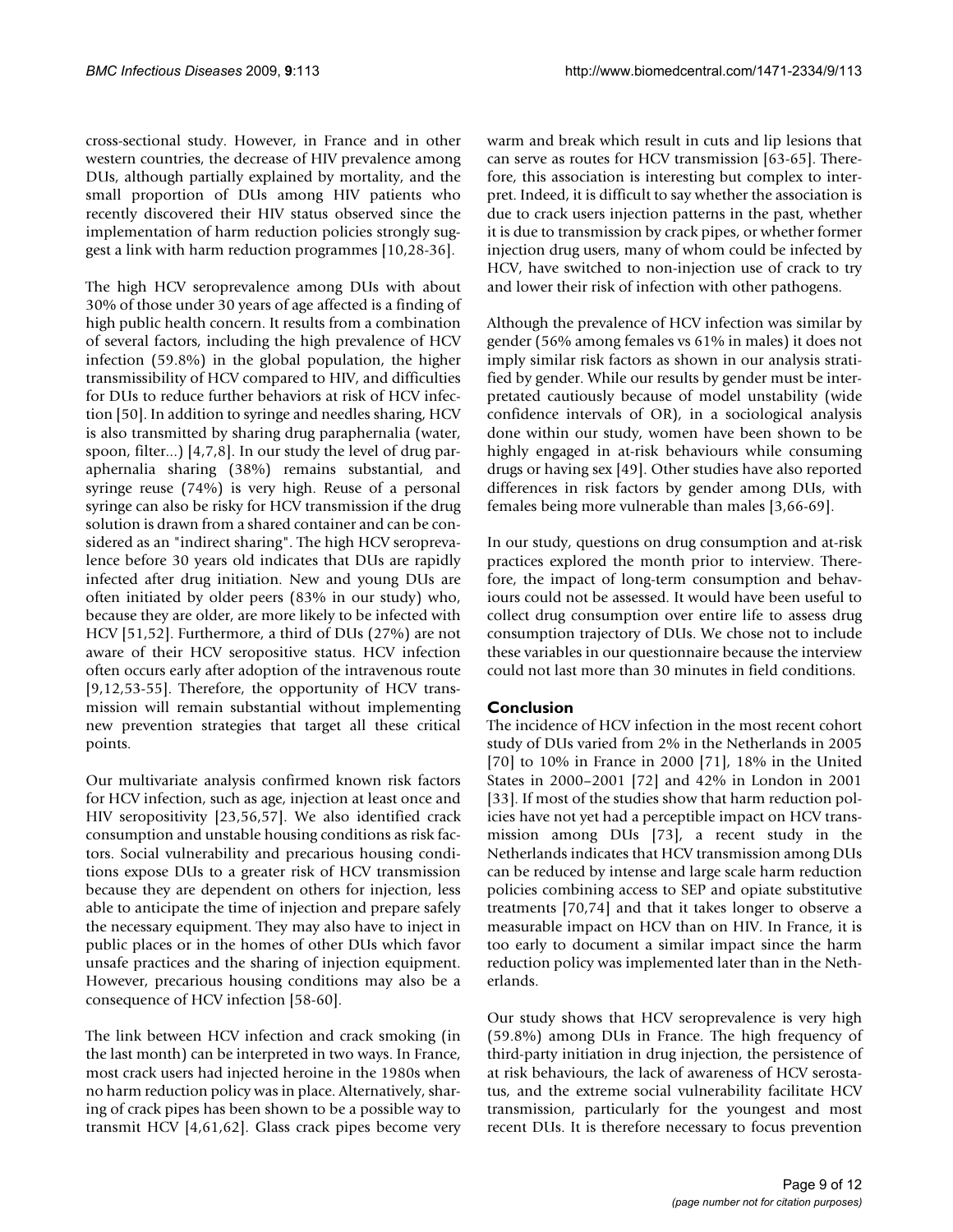strategies on avoiding starting drug injection, sharing of injection paraphernalia and own reuse, and initiation of injection for both the initiator and the initiated. Additional preventive strategies are needed for crack users and educational programmes for safer injection of injectors. It is also important to take into account the health of DUs more globally through integrated social services and to improve access to screening and treatment of HCV.

#### **Abbreviations**

ANRS: agence nationale de recherches sur le sida et les hépatites; CI: confidence interval; DBS: dried blood spot; DU(s): drug users(s); GPs: General Practioners; GWSM: Generalised Weight Share Method; HCV: hepatitis C virus; HIV: human immunodeficiency virus; OR: Odd Ratio; PR: prevalence ratio; OST: Opiate Substitution Treatment; SEP: syringe exchange programmes

#### **Competing interests**

The authors declare that they have no competing interests.

#### **Authors' contributions**

All authors read and approved the final manuscript. MJR is the main investigator for this research. She designed the survey, coordinated its implementation, data collection and scientific activites, conducted the main analysis and wrote the epidemiological section of the article. YLS prepared the sampling strategy of the survey, produced weighted parameter estimates and wrote the statistical section. EC merged the biological and epidemiological data and contributed to cleaning the database and to the preliminary analysis. DT did the biological analyses for the survey. MR and GG contributed to data analysis. MQ coordinated the field survey. NR contributed to the sampling strategy of the survey. JE designed the survey with MJR. FB designed the biological part of the survey and wrote the section on biological testing. JCD supervised the whole survey design and scientific work and edited the manuscript

#### **Additional material**

#### **Additional file 1**

*Appendix. Evaluation of the performance of the HCV EIA on dried blot spots.* Click here for file [\[http://www.biomedcentral.com/content/supplementary/1471-](http://www.biomedcentral.com/content/supplementary/1471-2334-9-113-S1.doc)

2334-9-113-S1.doc]

#### **Acknowledgements**

This work was supported by the French National Agency for HIV and Hepatitis Research (ANRS). The authors thank all the DUs, the interviewers, the staff of the specialized centers, and the general practitioners who participated in the survey in the five cities.

**Paris**: Nova Dona, Pierre Nicolle, Horizons, La Corde Raide, Charonne, SOS DI, Drogues Jeunesses, Moreau de Tours, Murger, Cassini, Emergence, EGO, MDM, AIDES, La Terrasse, Marmottan, Dr Majerloch, Dr Margelisch, Dr Molinier, Dr Joory, Dr Ekue, Dr Bezanson, Dr Demoor, Dr Francoz, Dr Gandour

**Lille**: Boris Vian, CITD, Espace du Possible, Le Cèdre Bleu, AIDES, Dr Marousez, Dr Heunet, Dr Messaadi, Dr Debomy, Dr Matton, Dr Riff, Dr Flageollet

**Strasbourg**: Espace Indépendance, ALT, Le fil d'Ariane, Dr Bernard-Henry, Dr Verhnes, Dr Garnier, Dr Gras, Dr Michel, Dr Rolland-Jacquemin, Dr Sellam

**Bordeaux**: MDM, CEID, Montesquieu, Pellegrin, Parlement Saint-Pierre, Dr Lorans, Dr Quilichini, Dr Sagardoy, Dr Thibaut, Dr De Ducla, Dr Canovas

**Marseille**: AMPTA, MDM, AIDES, Sainte-Marguerite, Intersecteur des pharmacodépendances, SOS DI, Le Cabanon, Dr Beria, Dr Federici, Dr Philibert, Dr Martin, Dr Robichon, Dr Brun, Dr Hakoun, Dr Hariton, Dr Chiappe

#### **Interviewers**

Paris: A. Aberkane, I. Alet, P. Boudet, B. Burnel, C. Flament, S. Golenishev, E. Guillais, C. Hamelin, H. Léon, L. Quaglia, J. Quenet-Vincent, M. Roussier, M. Tiloy, B. Schuh

Lille: P. Legroux, A. Luyckx, M. Makouala, C. Sarazin

Strasbourg: M. Duwig, N. Olivier-Martin, J. Oswald

Bordeaux: F. Bordes, P. Chambreau, E. Lion, E. Martinheira, E. Rappeneau

Marseille: C. Coquillat, J. Denoyer, H. Habert, C. Latard, M. Mounition, H. Sigaud

**Logistics and DU recrutiment**: L. Oudaya, G. Vivier, C. Lefevre, K. Guenfoud, A-M. Noel

**Scientific board**: F. Beck, V. Doré, A. Ehrenberg, JM. Firdion, I. Grémy, F. Lert

The authors thank also Dr Anne Gallay, Dr Fabrice Extramiana and the anonymous reviewers for their comments which contributed to improve our text. We thank also David Young and Beatrice Berna for their help for english translation.

#### **References**

- 1. Alter MJ, Kruszon-Moran D, Nainan OV, McQuillan GM, Gao F, Moyer LA, Kaslow RA, Margolis HS: **[The prevalence of hepatitis](http://www.ncbi.nlm.nih.gov/entrez/query.fcgi?cmd=Retrieve&db=PubMed&dopt=Abstract&list_uids=10451460) [C virus infection in the United States, 1988 through 1994.](http://www.ncbi.nlm.nih.gov/entrez/query.fcgi?cmd=Retrieve&db=PubMed&dopt=Abstract&list_uids=10451460)** *N Engl J Med* 1999, **341:**556-562.
- 2. **Recommendations for prevention and control of hepatitis C virus (HCV) infection and HCV-related chronic disease. Centers for Disease Control and Prevention.** *MMWR Recomm Rep* 1998, **47:**1-39.
- 3. Evans JL, Hahn JA, Page-Shafer K, Lum PJ, Stein ES, Davidson PJ, Moss AR: **[Gender differences in sexual and injection risk behavior](http://www.ncbi.nlm.nih.gov/entrez/query.fcgi?cmd=Retrieve&db=PubMed&dopt=Abstract&list_uids=12612103) [among active young injection drug users in San Francisco](http://www.ncbi.nlm.nih.gov/entrez/query.fcgi?cmd=Retrieve&db=PubMed&dopt=Abstract&list_uids=12612103) [\(the UFO Study\).](http://www.ncbi.nlm.nih.gov/entrez/query.fcgi?cmd=Retrieve&db=PubMed&dopt=Abstract&list_uids=12612103)** *J Urban Health* 2003, **80:**137-146.
- 4. Prithwish DE, Roy E, Boivin JF, Cox J, Morissette C: **[Risk of hepatitis](http://www.ncbi.nlm.nih.gov/entrez/query.fcgi?cmd=Retrieve&db=PubMed&dopt=Abstract&list_uids=18208496) [C virus transmission through drug preparation equipment: a](http://www.ncbi.nlm.nih.gov/entrez/query.fcgi?cmd=Retrieve&db=PubMed&dopt=Abstract&list_uids=18208496) [systematic review.](http://www.ncbi.nlm.nih.gov/entrez/query.fcgi?cmd=Retrieve&db=PubMed&dopt=Abstract&list_uids=18208496)** *J Viral Hepat* 2008, **15:**279-92.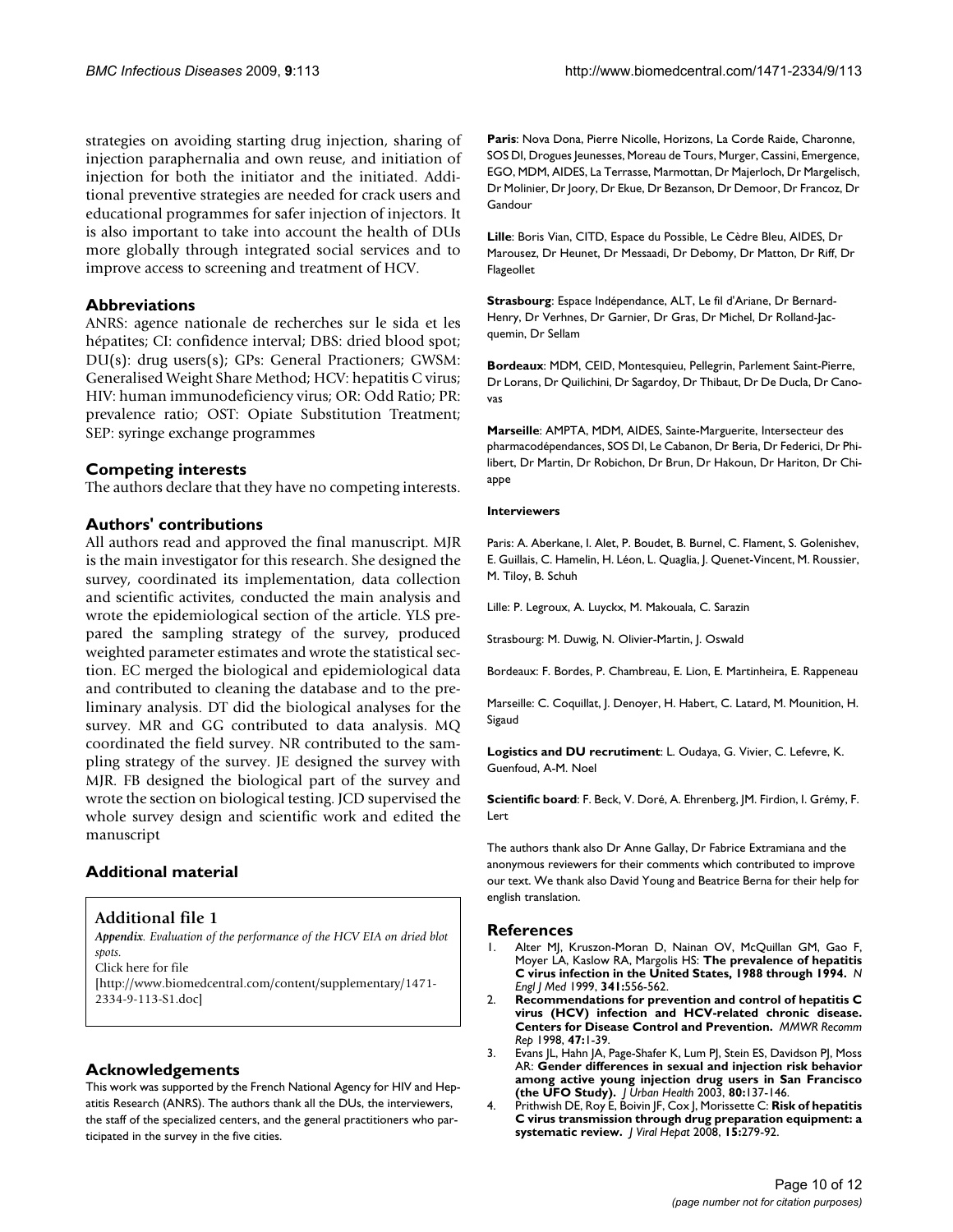- 5. Stark K, Muller R, Bienzle U, Guggenmoos-Holzmann I: **[Frontload](http://www.ncbi.nlm.nih.gov/entrez/query.fcgi?cmd=Retrieve&db=PubMed&dopt=Abstract&list_uids=8882671)[ing: a risk factor for HIV and hepatitis C virus infection](http://www.ncbi.nlm.nih.gov/entrez/query.fcgi?cmd=Retrieve&db=PubMed&dopt=Abstract&list_uids=8882671) [among injecting drug users in Berlin.](http://www.ncbi.nlm.nih.gov/entrez/query.fcgi?cmd=Retrieve&db=PubMed&dopt=Abstract&list_uids=8882671)** *AIDS* 1996, **10:**311-317.
- 6. McCoy CB, Metsch LR, Chitwood DD, Shapshak P, Comerford ST: **[Parenteral transmission of HIV among injection drug users:](http://www.ncbi.nlm.nih.gov/entrez/query.fcgi?cmd=Retrieve&db=PubMed&dopt=Abstract&list_uids=9663620) assessing the frequency of multiperson use of needles, [syringes, cookers, cotton, and water.](http://www.ncbi.nlm.nih.gov/entrez/query.fcgi?cmd=Retrieve&db=PubMed&dopt=Abstract&list_uids=9663620)** *J Acquir Immune Defic Syndr Hum Retrovirol* 1998, **18(Suppl 1):**S25-S29.
- 7. Hagan H, Thiede H, Weiss NS, Hopkins SG, Duchin JS, Alexander ER: **[Sharing of drug preparation equipment as a risk factor for](http://www.ncbi.nlm.nih.gov/entrez/query.fcgi?cmd=Retrieve&db=PubMed&dopt=Abstract&list_uids=11189822) [hepatitis C.](http://www.ncbi.nlm.nih.gov/entrez/query.fcgi?cmd=Retrieve&db=PubMed&dopt=Abstract&list_uids=11189822)** *Am J Public Health* 2001, **91:**42-46.
- Mathei C, Shkedy Z, Denis B, Kabali C, Aerts M, Molenberghs G, Van Damme P, Buntinx F: **[Evidence for a substantial role of sharing](http://www.ncbi.nlm.nih.gov/entrez/query.fcgi?cmd=Retrieve&db=PubMed&dopt=Abstract&list_uids=16901287) [of injecting paraphernalia other than syringes/needles to the](http://www.ncbi.nlm.nih.gov/entrez/query.fcgi?cmd=Retrieve&db=PubMed&dopt=Abstract&list_uids=16901287) [spread of hepatitis C among injecting drug users.](http://www.ncbi.nlm.nih.gov/entrez/query.fcgi?cmd=Retrieve&db=PubMed&dopt=Abstract&list_uids=16901287)** *J Viral Hepat* 2006, **13:**560-570.
- Zwahlen M, Vlahov D: [Commentary: Modelling and under](http://www.ncbi.nlm.nih.gov/entrez/query.fcgi?cmd=Retrieve&db=PubMed&dopt=Abstract&list_uids=14559737)**[standing differences in human immunodeficiency and hepa](http://www.ncbi.nlm.nih.gov/entrez/query.fcgi?cmd=Retrieve&db=PubMed&dopt=Abstract&list_uids=14559737)[titis C virus epidemiology in injection drug users.](http://www.ncbi.nlm.nih.gov/entrez/query.fcgi?cmd=Retrieve&db=PubMed&dopt=Abstract&list_uids=14559737)** *Int J Epidemiol* 2003, **32:**715-716.
- 10. Murray JM, Law MG, Gao Z, Kaldor JM: **[The impact of behav](http://www.ncbi.nlm.nih.gov/entrez/query.fcgi?cmd=Retrieve&db=PubMed&dopt=Abstract&list_uids=14559736)[ioural changes on the prevalence of human immunodefi](http://www.ncbi.nlm.nih.gov/entrez/query.fcgi?cmd=Retrieve&db=PubMed&dopt=Abstract&list_uids=14559736)[ciency virus and hepatitis C among injecting drug users.](http://www.ncbi.nlm.nih.gov/entrez/query.fcgi?cmd=Retrieve&db=PubMed&dopt=Abstract&list_uids=14559736)** *Int J Epidemiol* 2003, **32:**708-714.
- 11. Miller CL, Johnston C, Spittal PM, Li K, Laliberte N, Montaner JS, Schechter MT: **[Opportunities for prevention: hepatitis C prev](http://www.ncbi.nlm.nih.gov/entrez/query.fcgi?cmd=Retrieve&db=PubMed&dopt=Abstract&list_uids=12198668)[alence and incidence in a cohort of young injection drug](http://www.ncbi.nlm.nih.gov/entrez/query.fcgi?cmd=Retrieve&db=PubMed&dopt=Abstract&list_uids=12198668) [users.](http://www.ncbi.nlm.nih.gov/entrez/query.fcgi?cmd=Retrieve&db=PubMed&dopt=Abstract&list_uids=12198668)** *Hepatology* 2002, **36:**737-742.
- 12. Hahn JA, Page-Shafer K, Lum PJ, Bourgois P, Stein E, Evans JL, Busch MP, Tobler LH, Phelps B, Moss AR: **[Hepatitis C virus seroconver](http://www.ncbi.nlm.nih.gov/entrez/query.fcgi?cmd=Retrieve&db=PubMed&dopt=Abstract&list_uids=12447730)[sion among young injection drug users: relationships and](http://www.ncbi.nlm.nih.gov/entrez/query.fcgi?cmd=Retrieve&db=PubMed&dopt=Abstract&list_uids=12447730) [risks.](http://www.ncbi.nlm.nih.gov/entrez/query.fcgi?cmd=Retrieve&db=PubMed&dopt=Abstract&list_uids=12447730)** *J Infect Dis* 2002, **186:**1558-1564.
- 13. Moore D, Fraser S: **[Putting at risk what we know: reflecting on](http://www.ncbi.nlm.nih.gov/entrez/query.fcgi?cmd=Retrieve&db=PubMed&dopt=Abstract&list_uids=16413645) [the drug-using subject in harm reduction and its political](http://www.ncbi.nlm.nih.gov/entrez/query.fcgi?cmd=Retrieve&db=PubMed&dopt=Abstract&list_uids=16413645) [implications.](http://www.ncbi.nlm.nih.gov/entrez/query.fcgi?cmd=Retrieve&db=PubMed&dopt=Abstract&list_uids=16413645)** *Soc Sci Med* 2006, **62:**3035-3047.
- 14. Marlatt GA: *Harm reduction: pragmatic strategies for managing high-risk behaviours* New York: Guilford Press; 1998.
- 15. Kleinig J: **[Ethical issues in substance use intervention.](http://www.ncbi.nlm.nih.gov/entrez/query.fcgi?cmd=Retrieve&db=PubMed&dopt=Abstract&list_uids=15088807)** *Subst Use Misuse* 2004, **39:**369-398.
- 16. Jauffret-Roustide M: *Les drogues: approche sociologique, économique et politique* Paris: La Documentation Française; 2004.
- 17. Des Jarlais DC, Friedman SR: **[Fifteen years of research on pre](http://www.ncbi.nlm.nih.gov/entrez/query.fcgi?cmd=Retrieve&db=PubMed&dopt=Abstract&list_uids=9722823)[venting HIV infection among injecting drug users: what we](http://www.ncbi.nlm.nih.gov/entrez/query.fcgi?cmd=Retrieve&db=PubMed&dopt=Abstract&list_uids=9722823) have learned, what we have not learned, what we have done, [what we have not done.](http://www.ncbi.nlm.nih.gov/entrez/query.fcgi?cmd=Retrieve&db=PubMed&dopt=Abstract&list_uids=9722823)** *Public Health Rep* 1998, **113(Suppl 1):**182-188.
- 18. Villano SA, Vlahov D, Nelson KE, Lyles CM, Cohn S, Thomas DL: **[Incidence and risk factors for hepatitis C among injection](http://www.ncbi.nlm.nih.gov/entrez/query.fcgi?cmd=Retrieve&db=PubMed&dopt=Abstract&list_uids=9399533) [drug users in Baltimore, Maryland.](http://www.ncbi.nlm.nih.gov/entrez/query.fcgi?cmd=Retrieve&db=PubMed&dopt=Abstract&list_uids=9399533)** *J Clin Microbiol* 1997, **35:**3274-3277.
- 19. Strasfeld L, Lo Y, Netski D, Thomas DL, Klein RS: **[The association](http://www.ncbi.nlm.nih.gov/entrez/query.fcgi?cmd=Retrieve&db=PubMed&dopt=Abstract&list_uids=12843747) [of hepatitis C prevalence, activity, and genotype with HIV](http://www.ncbi.nlm.nih.gov/entrez/query.fcgi?cmd=Retrieve&db=PubMed&dopt=Abstract&list_uids=12843747) [infection in a cohort of New York City drug users.](http://www.ncbi.nlm.nih.gov/entrez/query.fcgi?cmd=Retrieve&db=PubMed&dopt=Abstract&list_uids=12843747)** *J Acquir Immune Defic Syndr* 2003, **33:**356-364.
- 20. Roy KM, Hutchinson SJ, Wadd S, Taylor A, Cameron SO, Burns S, Molyneaux P, McIntyre PG, Goldberg DJ: **[Hepatitis C virus infec](http://www.ncbi.nlm.nih.gov/entrez/query.fcgi?cmd=Retrieve&db=PubMed&dopt=Abstract&list_uids=16893486)[tion among injecting drug users in Scotland: a review of prev](http://www.ncbi.nlm.nih.gov/entrez/query.fcgi?cmd=Retrieve&db=PubMed&dopt=Abstract&list_uids=16893486)alence and incidence data and the methods used to generate [them.](http://www.ncbi.nlm.nih.gov/entrez/query.fcgi?cmd=Retrieve&db=PubMed&dopt=Abstract&list_uids=16893486)** *Epidemiol Infect* 2007, **135:**433-442.
- 21. Mathei C, Buntinx F, Van Damme P: **[Seroprevalence of hepatitis](http://www.ncbi.nlm.nih.gov/entrez/query.fcgi?cmd=Retrieve&db=PubMed&dopt=Abstract&list_uids=12010503) [C markers among intravenous drug users in western Euro](http://www.ncbi.nlm.nih.gov/entrez/query.fcgi?cmd=Retrieve&db=PubMed&dopt=Abstract&list_uids=12010503)[pean countries: a systematic review.](http://www.ncbi.nlm.nih.gov/entrez/query.fcgi?cmd=Retrieve&db=PubMed&dopt=Abstract&list_uids=12010503)** *J Viral Hepat* 2002, **9:**157-173.
- 22. Maher L, Jalaludin B, Chant KG, Jayasuriya R, Sladden T, Kaldor JM, Sargent PL: **[Incidence and risk factors for hepatitis C serocon](http://www.ncbi.nlm.nih.gov/entrez/query.fcgi?cmd=Retrieve&db=PubMed&dopt=Abstract&list_uids=16968352)[version in injecting drug users in Australia.](http://www.ncbi.nlm.nih.gov/entrez/query.fcgi?cmd=Retrieve&db=PubMed&dopt=Abstract&list_uids=16968352)** *Addiction* 2006, **101:**1499-1508.
- 23. Hwang LY, Kramer JR, Troisi C, Bull L, Grimes CZ, Lyerla R, Alter MJ: **[Relationship of cosmetic procedures and drug use to hepati](http://www.ncbi.nlm.nih.gov/entrez/query.fcgi?cmd=Retrieve&db=PubMed&dopt=Abstract&list_uids=16871571)tis C and hepatitis B virus infections in a low-risk population.** *Hepatology* 2006, **44:**341-351.
- 24. Diaz T, Des Jarlais DC, Vlahov D, Perlis TE, Edwards V, Friedman SR, Rockwell R, Hoover D, Williams IT, Monterroso ER: **[Factors asso](http://www.ncbi.nlm.nih.gov/entrez/query.fcgi?cmd=Retrieve&db=PubMed&dopt=Abstract&list_uids=11189819)[ciated with prevalent hepatitis C: differences among young](http://www.ncbi.nlm.nih.gov/entrez/query.fcgi?cmd=Retrieve&db=PubMed&dopt=Abstract&list_uids=11189819) adult injection drug users in lower and upper Manhattan, [New York City.](http://www.ncbi.nlm.nih.gov/entrez/query.fcgi?cmd=Retrieve&db=PubMed&dopt=Abstract&list_uids=11189819)** *Am J Public Health* 2001, **91:**23-30.
- 25. Backmund M, Reimer J, Meyer K, Gerlach JT, Zachoval R: **[Hepatitis](http://www.ncbi.nlm.nih.gov/entrez/query.fcgi?cmd=Retrieve&db=PubMed&dopt=Abstract&list_uids=15768343) [C virus infection and injection drug users: prevention, risk](http://www.ncbi.nlm.nih.gov/entrez/query.fcgi?cmd=Retrieve&db=PubMed&dopt=Abstract&list_uids=15768343) [factors, and treatment.](http://www.ncbi.nlm.nih.gov/entrez/query.fcgi?cmd=Retrieve&db=PubMed&dopt=Abstract&list_uids=15768343)** *Clin Infect Dis* 2005, **40(Suppl 5):**S330-S335.
- 26. Crofts N, Jolley D, Kaldor J, Van Beek I, Wodak A: **[Epidemiology](http://www.ncbi.nlm.nih.gov/entrez/query.fcgi?cmd=Retrieve&db=PubMed&dopt=Abstract&list_uids=9519134) [of hepatitis C virus infection among injecting drug users in](http://www.ncbi.nlm.nih.gov/entrez/query.fcgi?cmd=Retrieve&db=PubMed&dopt=Abstract&list_uids=9519134) [Australia.](http://www.ncbi.nlm.nih.gov/entrez/query.fcgi?cmd=Retrieve&db=PubMed&dopt=Abstract&list_uids=9519134)** *J Epidemiol Community Health* 1997, **51:**692-697.
- 27. Bacchetti P, Tien PC, Seaberg EC, O'Brien TR, Augenbraun MH, Kral AH, Busch MP, Edlin BR: **[Estimating past hepatitis C infection](http://www.ncbi.nlm.nih.gov/entrez/query.fcgi?cmd=Retrieve&db=PubMed&dopt=Abstract&list_uids=18070362) risk from reported risk factor histories: implications for [imputing age of infection and modeling fibrosis progression.](http://www.ncbi.nlm.nih.gov/entrez/query.fcgi?cmd=Retrieve&db=PubMed&dopt=Abstract&list_uids=18070362)** *BMC Infect Dis* 2007, **7:**145.
- 28. Coutinho RA: **[HIV and hepatitis C among injecting drug users.](http://www.ncbi.nlm.nih.gov/entrez/query.fcgi?cmd=Retrieve&db=PubMed&dopt=Abstract&list_uids=9703519)** *BMJ* 1998, **317:**424-425.
- 29. Crofts N, Aitken CK, Kaldor JM: **[The force of numbers: why hep](http://www.ncbi.nlm.nih.gov/entrez/query.fcgi?cmd=Retrieve&db=PubMed&dopt=Abstract&list_uids=10092920)[atitis C is spreading among Australian injecting drug users](http://www.ncbi.nlm.nih.gov/entrez/query.fcgi?cmd=Retrieve&db=PubMed&dopt=Abstract&list_uids=10092920) [while HIV is not.](http://www.ncbi.nlm.nih.gov/entrez/query.fcgi?cmd=Retrieve&db=PubMed&dopt=Abstract&list_uids=10092920)** *Med J Aust* 1999, **170:**220-221.
- 30. Des Jarlais DC, Diaz T, Perlis T, Vlahov D, Maslow C, Latka M, Rockwell R, Edwards V, Friedman SR, Monterroso E, Williams I, Garfein RS: **[Variability in the incidence of human immunodeficiency](http://www.ncbi.nlm.nih.gov/entrez/query.fcgi?cmd=Retrieve&db=PubMed&dopt=Abstract&list_uids=12615611) [virus, hepatitis B virus, and hepatitis C virus infection among](http://www.ncbi.nlm.nih.gov/entrez/query.fcgi?cmd=Retrieve&db=PubMed&dopt=Abstract&list_uids=12615611) [young injecting drug users in New York City.](http://www.ncbi.nlm.nih.gov/entrez/query.fcgi?cmd=Retrieve&db=PubMed&dopt=Abstract&list_uids=12615611)** *Am J Epidemiol* 2003, **157:**467-471.
- 31. Emmanuelli J, Desenclos JC: **[Harm reduction interventions,](http://www.ncbi.nlm.nih.gov/entrez/query.fcgi?cmd=Retrieve&db=PubMed&dopt=Abstract&list_uids=16277629) [behaviours and associated health outcomes in France, 1996–](http://www.ncbi.nlm.nih.gov/entrez/query.fcgi?cmd=Retrieve&db=PubMed&dopt=Abstract&list_uids=16277629) [2003.](http://www.ncbi.nlm.nih.gov/entrez/query.fcgi?cmd=Retrieve&db=PubMed&dopt=Abstract&list_uids=16277629)** *Addiction* 2005, **100:**1690-1700.
- 32. Fuller CM, Ompad DC, Galea S, Wu Y, Koblin B, Vlahov D: **[Hepati](http://www.ncbi.nlm.nih.gov/entrez/query.fcgi?cmd=Retrieve&db=PubMed&dopt=Abstract&list_uids=15047780)[tis C incidence – a comparison between injection and nonin](http://www.ncbi.nlm.nih.gov/entrez/query.fcgi?cmd=Retrieve&db=PubMed&dopt=Abstract&list_uids=15047780)[jection drug users in New York City.](http://www.ncbi.nlm.nih.gov/entrez/query.fcgi?cmd=Retrieve&db=PubMed&dopt=Abstract&list_uids=15047780)** *J Urban Health* 2004, **81:**20-24.
- Judd A, Hickman M, Jones S, McDonald T, Parry JV, Stimson GV, Hall AJ: **[Incidence of hepatitis C virus and HIV among new inject](http://www.ncbi.nlm.nih.gov/entrez/query.fcgi?cmd=Retrieve&db=PubMed&dopt=Abstract&list_uids=15533854)[ing drug users in London: prospective cohort study.](http://www.ncbi.nlm.nih.gov/entrez/query.fcgi?cmd=Retrieve&db=PubMed&dopt=Abstract&list_uids=15533854)** *BMJ* 2005, **330:**24-25.
- 34. Law MG, Dore GJ, Bath N, Thompson S, Crofts N, Dolan K, Giles W, Gow P, Kaldor J, Loveday S, Powell E, Spencer J, Wodak A: [Model](http://www.ncbi.nlm.nih.gov/entrez/query.fcgi?cmd=Retrieve&db=PubMed&dopt=Abstract&list_uids=14559738)**[ling hepatitis C virus incidence, prevalence and long-term](http://www.ncbi.nlm.nih.gov/entrez/query.fcgi?cmd=Retrieve&db=PubMed&dopt=Abstract&list_uids=14559738) [sequelae in Australia, 2001.](http://www.ncbi.nlm.nih.gov/entrez/query.fcgi?cmd=Retrieve&db=PubMed&dopt=Abstract&list_uids=14559738)** *Int J Epidemiol* 2003, **32:**717-724.
- 35. Page-Shafer K, Hahn JA, Lum PJ: **[Preventing hepatitis C virus](http://www.ncbi.nlm.nih.gov/entrez/query.fcgi?cmd=Retrieve&db=PubMed&dopt=Abstract&list_uids=17721105) [infection in injection drug users: risk reduction is not](http://www.ncbi.nlm.nih.gov/entrez/query.fcgi?cmd=Retrieve&db=PubMed&dopt=Abstract&list_uids=17721105) [enough.](http://www.ncbi.nlm.nih.gov/entrez/query.fcgi?cmd=Retrieve&db=PubMed&dopt=Abstract&list_uids=17721105)** *AIDS* 2007, **21:**1967-1969.
- 36. Jauffret-Roustide M, Emmanuelli J, Quaglia M, Barin F, Arduin P, Laporte A, Desenclos JC: **[Impact of a harm-reduction policy on](http://www.ncbi.nlm.nih.gov/entrez/query.fcgi?cmd=Retrieve&db=PubMed&dopt=Abstract&list_uids=17002994) [HIV and hepatitis C virus transmission among drug users:](http://www.ncbi.nlm.nih.gov/entrez/query.fcgi?cmd=Retrieve&db=PubMed&dopt=Abstract&list_uids=17002994) [recent French data – the ANRS-Coquelicot Study.](http://www.ncbi.nlm.nih.gov/entrez/query.fcgi?cmd=Retrieve&db=PubMed&dopt=Abstract&list_uids=17002994)** *Subst Use Misuse* 2006, **41:**1603-1621.
- 37. Stern RK, Hagan H, Lelutiu-Weinberger C, Des Jarlais D, Scheinmann R, Strauss S, Pouget ER, Flom P: **[The HCV Synthesis Project:](http://www.ncbi.nlm.nih.gov/entrez/query.fcgi?cmd=Retrieve&db=PubMed&dopt=Abstract&list_uids=18789163) [Scope, methodology, and preliminary results.](http://www.ncbi.nlm.nih.gov/entrez/query.fcgi?cmd=Retrieve&db=PubMed&dopt=Abstract&list_uids=18789163)** *BMC Med Res Methodol* 2008, **8:**62.
- 38. Aceijas C, Rhodes T: **[Global estimates of prevalence of HCV](http://www.ncbi.nlm.nih.gov/entrez/query.fcgi?cmd=Retrieve&db=PubMed&dopt=Abstract&list_uids=17854722) [infection among injecting drug users.](http://www.ncbi.nlm.nih.gov/entrez/query.fcgi?cmd=Retrieve&db=PubMed&dopt=Abstract&list_uids=17854722)** *Int J Drug Policy* 2007, **18:**352-358.
- Bello PY, Toufik A, Gandilhon M, Giraudon I: Phénomènes émer**gents liés aux drogues en 2004. Sixième rapport national du dispositif TREND.** OFDT. Saint-Denis; 2005.
- 40. Gadel G, Nunes C: **Les toxicomanes suivis dans les structures sanitaires et sociales en novembre 1996.** *Etudes et Résultats* 1998, **1:**1-6.
- 41. Ingold R: **Etude multicentrique sur les attitudes et les comportements des toxicomanes face aux risques de contamination par le VIH et les virus de l'hépatite.** IREP; 1996.
- 42. Palle C, Tellier S: **Les usagers de drogues illicites pris en charge par le système de soins en novembre 1997.** *Etudes et Résultats* 2000, **59:**1-8.
- 43. Ardilly P, Le Blanc D: **Sampling and weighting a survey of homeless persons: a French example.** *Survey Methodology* 2001, **27:**109-118.
- 44. Lavallée P: *Indirect sampling* New York: Springer; 2007.
- 45. Magnani R, Sabin K, Saidel T, Heckathorn D: **[Review of sampling](http://www.ncbi.nlm.nih.gov/entrez/query.fcgi?cmd=Retrieve&db=PubMed&dopt=Abstract&list_uids=15930843) [hard-to-reach and hidden populations for HIV surveillance.](http://www.ncbi.nlm.nih.gov/entrez/query.fcgi?cmd=Retrieve&db=PubMed&dopt=Abstract&list_uids=15930843)** *AIDS* 2005, **19(Suppl 2):**S67-S72.
- Stimson GV, Jones S, Chalmers C, Sullivan D: [A short question](http://www.ncbi.nlm.nih.gov/entrez/query.fcgi?cmd=Retrieve&db=PubMed&dopt=Abstract&list_uids=10328042)**[naire \(IRQ\) to assess injecting risk behaviour.](http://www.ncbi.nlm.nih.gov/entrez/query.fcgi?cmd=Retrieve&db=PubMed&dopt=Abstract&list_uids=10328042)** *Addiction* 1998, **93:**337-347.